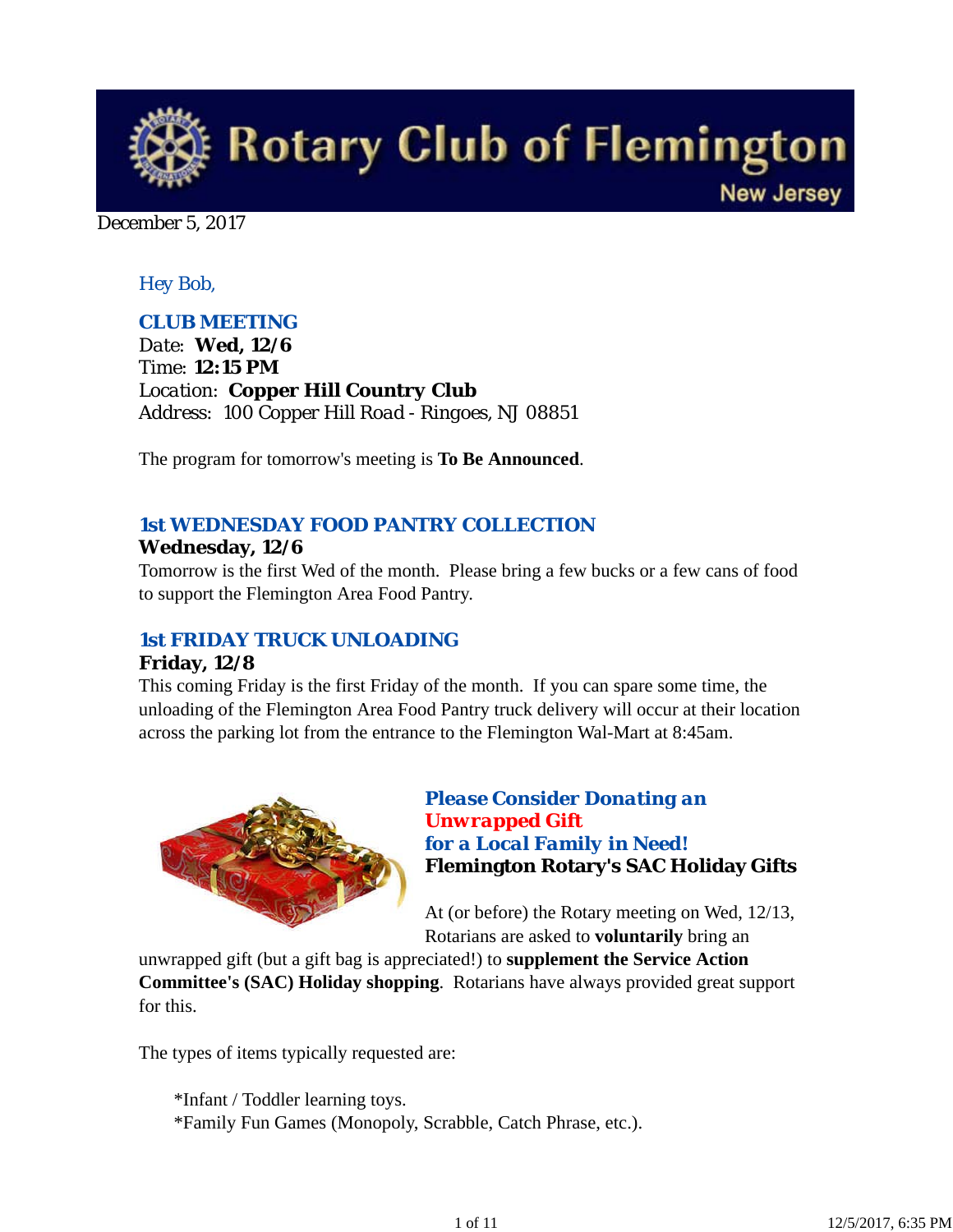\*Gloves, scarves, socks as stocking stuffers. \*Craft kits. \*Lego kits. \*Gift Cards: WalMart, i-Tunes, Kohl's, Burlington Coat Factory, Five Below.



## *Rotary Club of Flemington OFF-SITE MEETINGS for January 2018*

In typical fashion, Copper Hill Country Club will be closed during the month of January. Therefore, the January 2018 meetings will be held **off-site**. We will resume meetings back at Copper Hill on Wed, February 7, 2018. The following is the list of off-

site meetings for January:

Wed, 1/03: **OFFSITE** Meeting at **55 Main**. Wed, 1/10: **OFFSITE** Meeting at **Dockside Market & Grill** Wed, 1/17: **OFFSITE** Meeting at the **Hunterdon Medical Center** Wed, 1/24: **OFFSITE** Evening Meeting at **Jake's Restaurant** (**5-7pm**). Nibbles & Noshes in the upper bar. *Note that this is an evening meeting*. Wed, 1/31: **OFFSITE** Meeting at the **Hunterdon County Polytech Career Cafe**



### *PHOTO ALBUM from the Main Street Christmas Tree Lighting Ceremony* **Held on Friday, December 1, 2017**

**Click Here** or on the photo to the left to view the Photo Album from the recent Tree Lighting Ceremony and After-Party.

Pictured is the 2017 Christmas Tree that is proudly on display on Main Street.

A very special thanks to Dick Stothoff, Terry Ownes and everyone else that helped to make this annual ceremony such a fun event! A special thanks to the Rev. Dr. Herb Bohler for taking the photos and generating the photo

album!

# *RIDES for JOHN ZULLO* **From Sandy Clark**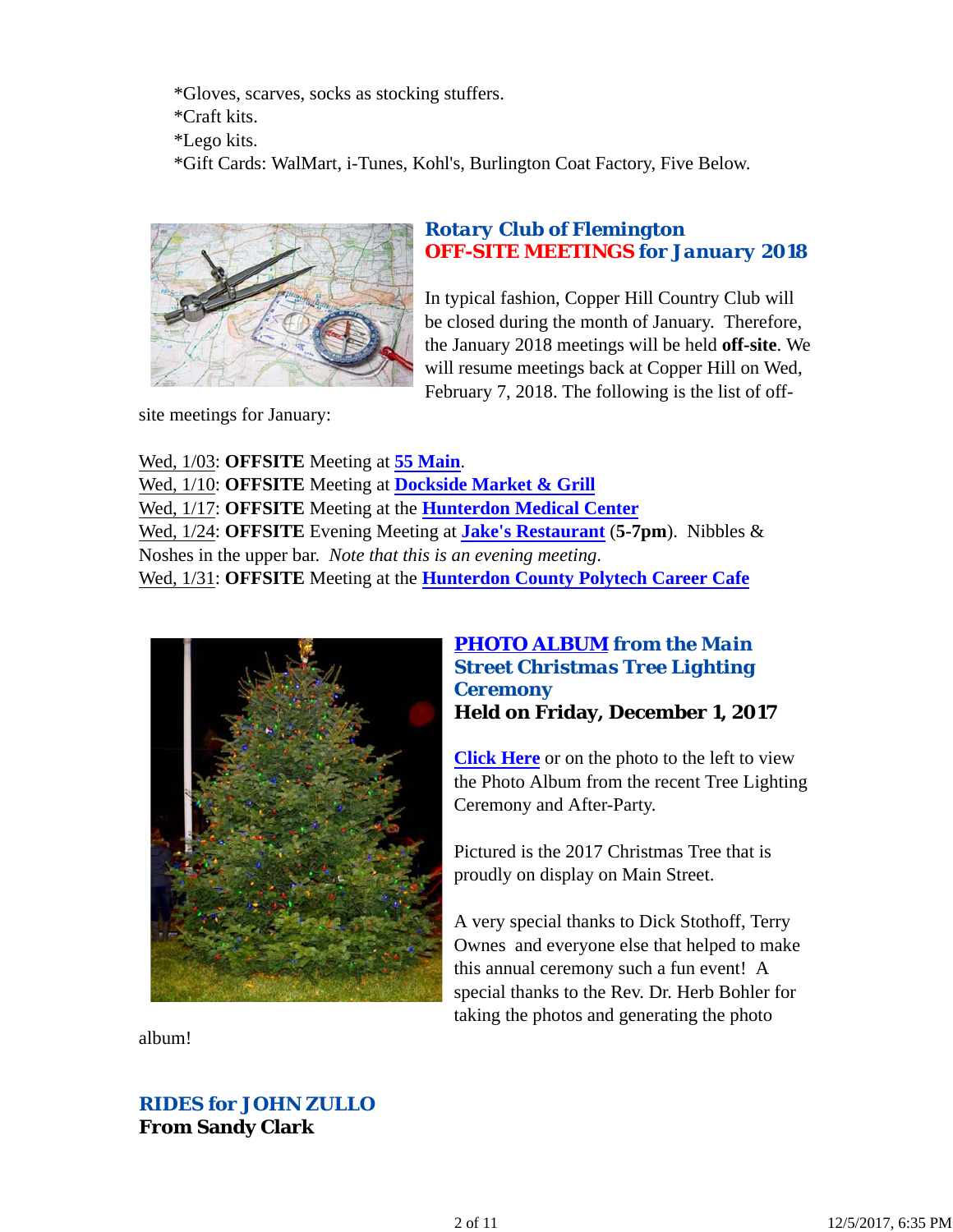# **Updated 12/5/2017**

Following is an updated schedule for driving John Zullo to Wednesday Rotary meetings during the next several weeks. This will be revised as necessary in each weekly E-Monger. Scheduled drivers should contact Sandy Clark at least 24 hours before the Wednesday meeting if they are unable to drive. At the same time, John will call the scheduled driver at least a day in advance if he does not plan to attend the meeting.

### **Schedule of Drivers for John Zullo**:

- Dec. 06 Ken Skowronek
- Dec. 13 Terry Martin
- Dec. 20 Dick Stothoff
- Dec. 27 No Meeting This Day.
- Jan. 03 Harry Mazujian
- Jan. 10 Sandy Clark



## *D.G. Bob Zeglarski Official Visit* **Wed, 11/15/2017**

Pictured from the left to right is President Kim Metz and District Governor, Bob Zeglarski. Bob made his Official Visit to the Rotary Club of Flemington on Wednesday, 11/15.

# *NEW MEMBER* **Jeffrey Moore**

The Membership Committee, Board and Club have approved **Jeff Moore** for membership in the Rotary Club of Flemington. Jeff was proposed by Joe Ziegler. He will have the classification of "**Education - Secondary**". Jeff is the Superintendent for the Hunterdon Central Regional High School. He resides in Delran, NJ.

Jeff has completed his new member orientation and his official induction into the club is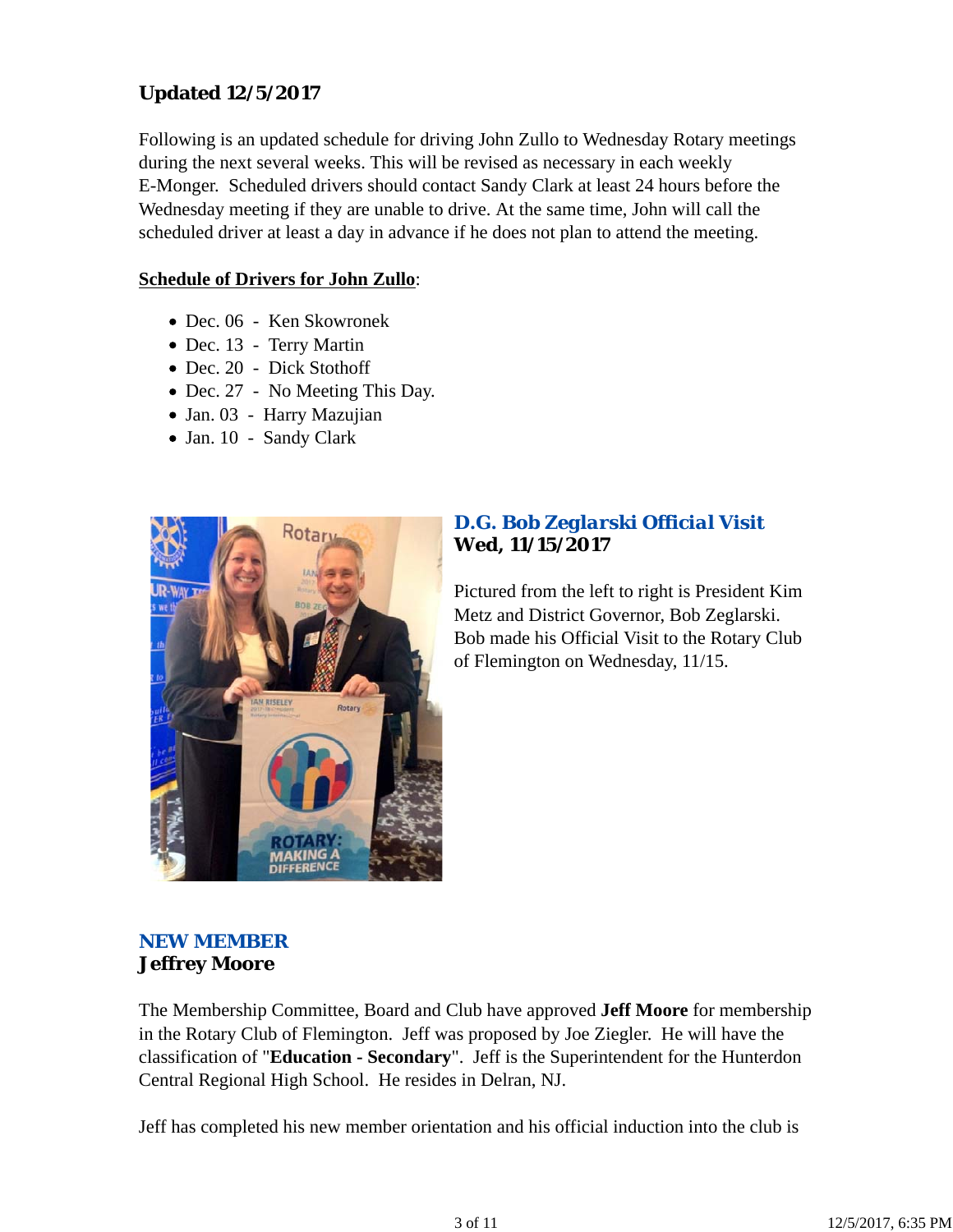currently being coordinated.



*Flemington Rotary's Annual HOLIDAY COCKTAIL PARTY* **Wednesday, December 20** Location: **Al Fresco's** Address: 100 Reaville Ave - Flemington, NJ 08822 Time: 6:00 PM to 8:00 PM

The Rotary Club of Flemington would like to warmly invite you and your spouse / guest to our **Holiday Cocktail Party**! The party will be held at **Al Fresco's** located in The Shoppes at Flemington.

The evening will include an assortment of appetizers and adult drinks. Note that this is a Cocktail Party with "tapas" style appetizers to enjoy. This is not a sit down dinner.

Rotarians attending are asked to bring a wrapped **Secret Santa gift** valued around \$12.

### Cost to Attend:

- Weekly paying members will pay \$15 for their meal. No cost for their spouses.
- Ouarterly paying members and their spouses attend free of charge.
- No cost for spouses of deceased Rotarians.
- Friends of Rotary & additional guests will pay \$30 per person.

Kindly **RSVP** no later than **Wednesday, 12/13**. An Evite invitation will be send out shortly.

For additional information or questions, please contact Karen Widico at **kwidico@njprevent.com**

## *Clinton has its first Little Free Library: TAKE A BOOK-LEAVE A BOOK* By the **Clinton Sunrise Rotary**

The Clinton Sunrise Rotary (CSR) is bringing the first Little Free Library to Clinton this fall. Sponsored by CSR and constructed by Paul Arnold of Clinton and Ben Damiano of Califon, The Little Free Library box is modeled after the Clinton Municipal Building and will be placed in "Allie's Way" in Clinton Town to honor Allie McGaheran, former Mayor who served out of the Municipal Building and who was also a teacher.

The **Little Free Library** (LFL) is an International Organization founded in 2014 by Rotarian Todd Bol which, once registered on their site, allows you to use their logo "**Take**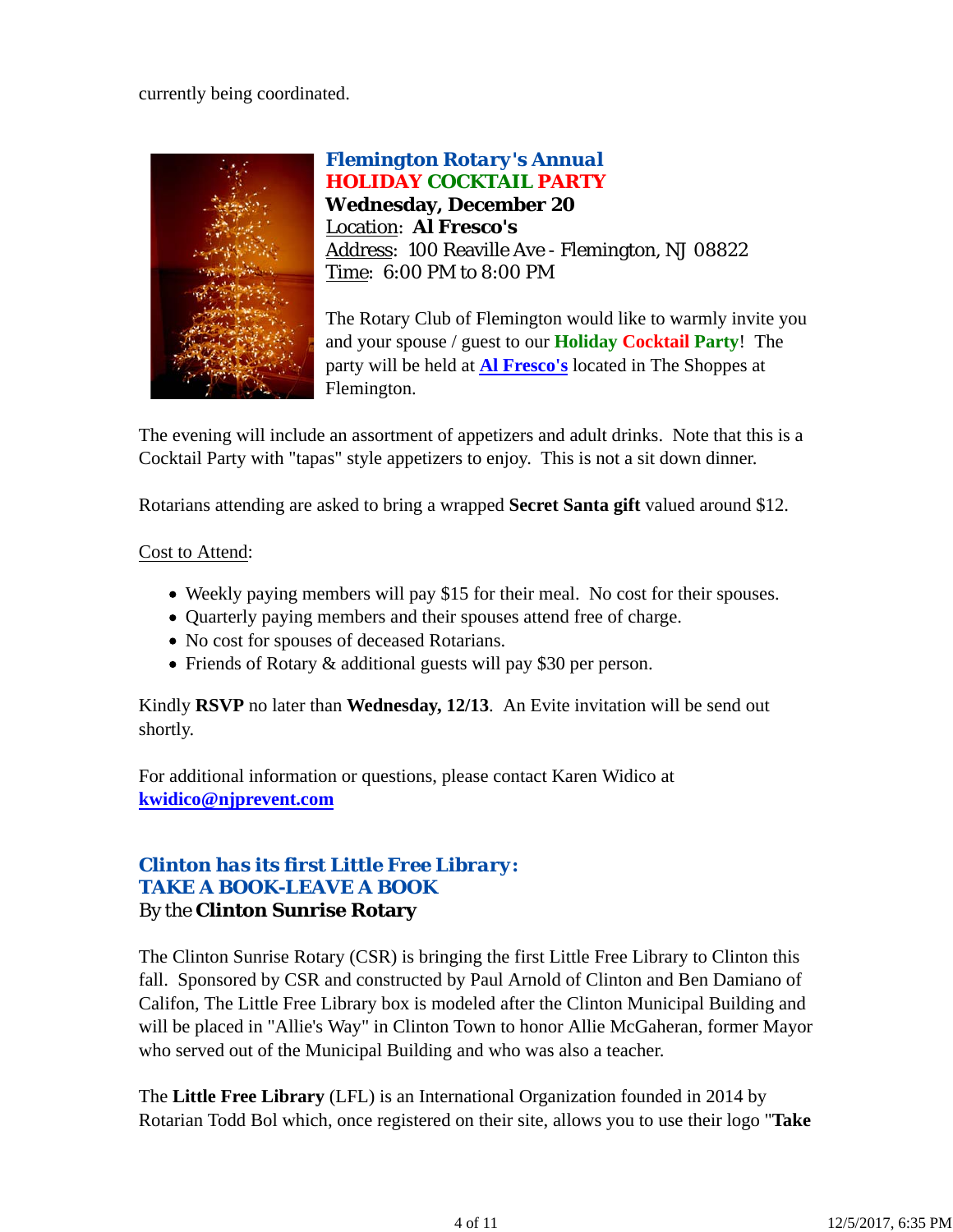**a Book, Leave a Book**" and be placed on their map locating all the 50,000 LFL in the world. Locally we have LFL in Flemington, Califon, Lebanon, Washington and Clinton Township. Libraries are in Towns and on community lawns where they are monitored to keep them neat, with no books left outside the box or in the surrounding site and the materials appropriate for both children and adults. The box is weatherproof and large enough to accommodate many books. You are welcome to just take a book or replace it with one you would like to donate. The program is intended to encourage people of all ages to read, share their favorite books with other people and perhaps pick up a book themselves! THIS IS NOT A COUNTY LIBRARY RETURN BOOK SITE.



## *Find us on Facebook*

Click the image to the left to connect with the Rotary Club of Flemington, NJ on Facebook.



### *The Flemington Rotary MEMBER DIRECTORY Is Updated on the Website*

A PDF copy of the Club Directory kept on the club website, located on the password protected "**Members Only**" page. To access this, simply goto **www.FlemingtonRotaryNJ.org** and click on "Members

Only" in the upper left. The page is password protected. If you do not have the password, simply email us and request it.

If you see any updates that need to be made (a change of address, email, phone number, something is not listed correctly, etc.), please email Sandy Clark and request any changes to be made. **Click Here** to generate an email to Sandy.



# *SPEAKERS & PROGRAMS BEING SOUGHT*

Mick Schaible is looking for some ideas for upcoming meeting programs and speakers. If you have any leads, please pass them onto Mick, who will follow-up to schedule the speaker.

**Click here** to generate an email directly to Mick.



As you know, the Rotary Club of Flemington is a member of the H.C. Chamber of Commerce. This enables all Rotarians the ability to attend a Chamber function as a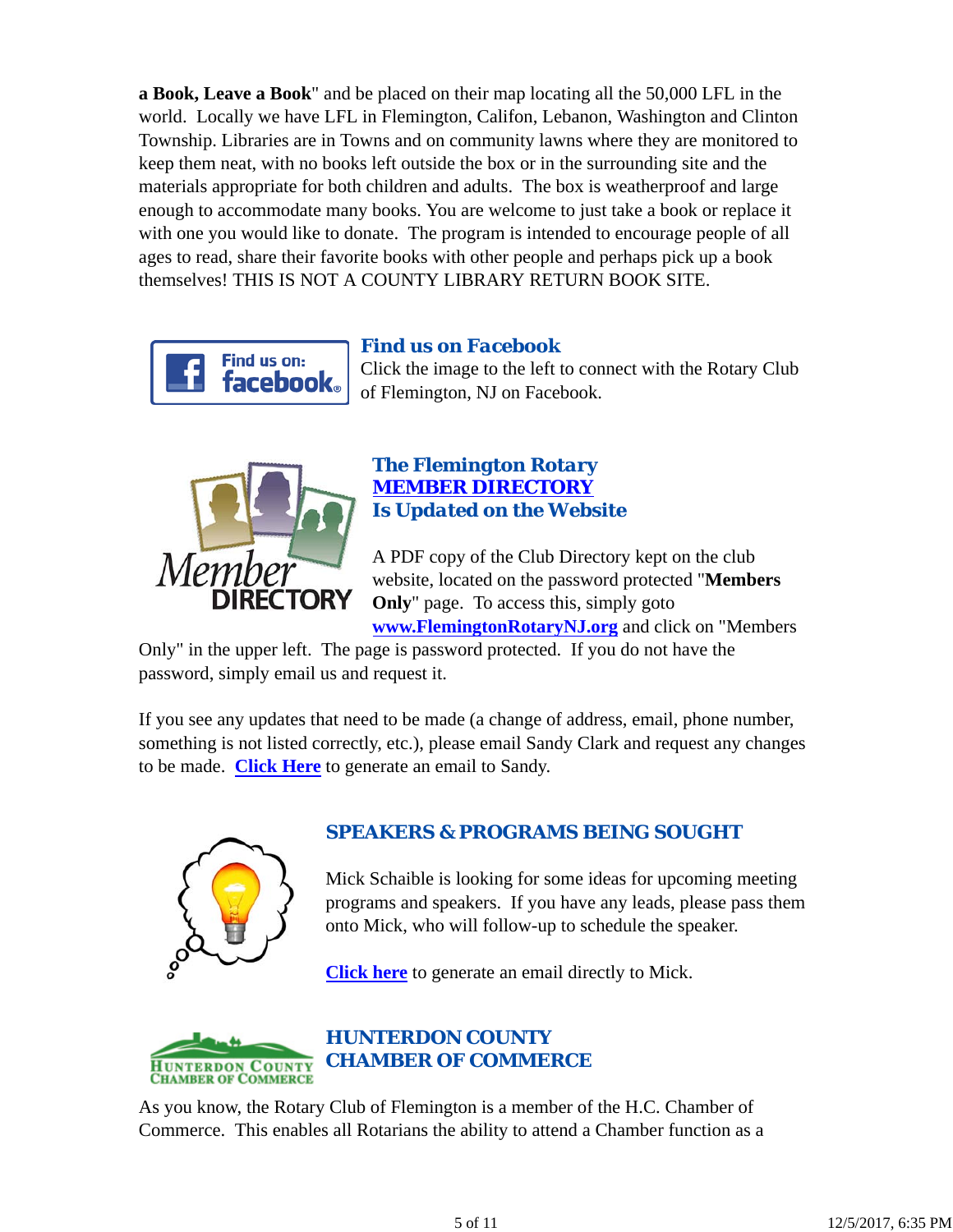"member". If someone asks you what your business is, you would explain that you are a member representing the Rotary Club of Flemington. **Click Here** to visit the Chamber website for a listing of upcoming events.

### *ROTARY DISTRICT 7510 NEWS*

**Click Here** to read the current news from our Rotary District 7510.

## *UPCOMING DATES TO NOTE:*

Wed, 12/06: TBA Wed, 12/13: **Madrigal Girls Chorus** from H.C.R.H.S. for festive singing Wed, 12/20: **Flemington Rotary Holiday Cocktail Party at 6pm**. (*Note there is NO regular noon meeting on this day*) Wed, 12/27: **NO Meeting**. (*This meeting between the Holidays was canceled*)

**Next RCOF Board Meeting:** Wed, 1/17 at 5:30 PM (Usually the 3<sup>rd</sup> Wed). Next Membership Meeting: Wed, 12/13 at 1:30 PM (Usually the 2<sup>nd</sup> Wed).

**Upcoming RCOF Club Events, Fundraisers, Fellowship Events, Etc**.: TBA: Hunterdon County Rotary Soup Cook-Off 9/29 (Sat): Flemington Rotary BeerFest

### **Rotary District 7510 Events & Functions:**

To Be Announced.

#### *COMMITTEE LIST:*

**Click Here** to download the listing of all current Club Committee's and its members.

#### *"MEMBERS ONLY" WEBSITE:*

#### **Click Here for the Members Only section of the website to find:**

- 1) The "Membership Proposal Form" to propose a new member.
- 2) New Member Information.
- 3) An Online Copy of the Club Membership Directory.
- 4) A Link to All Photos Albums of the Club.

#### *ROTARY WEBSITE LINKS:*

Rotary International: **www.Rotary.org** Rotary District 7510: **www.RotaryNJ.org**

#### *NEARBY ROTARY CLUB MEETINGS:*

As A Rotarian, you are Welcome to attend a Rotary Club meeting anywhere in the world. Click here for the Rotary Club Locator App. Or see below for some local meetings: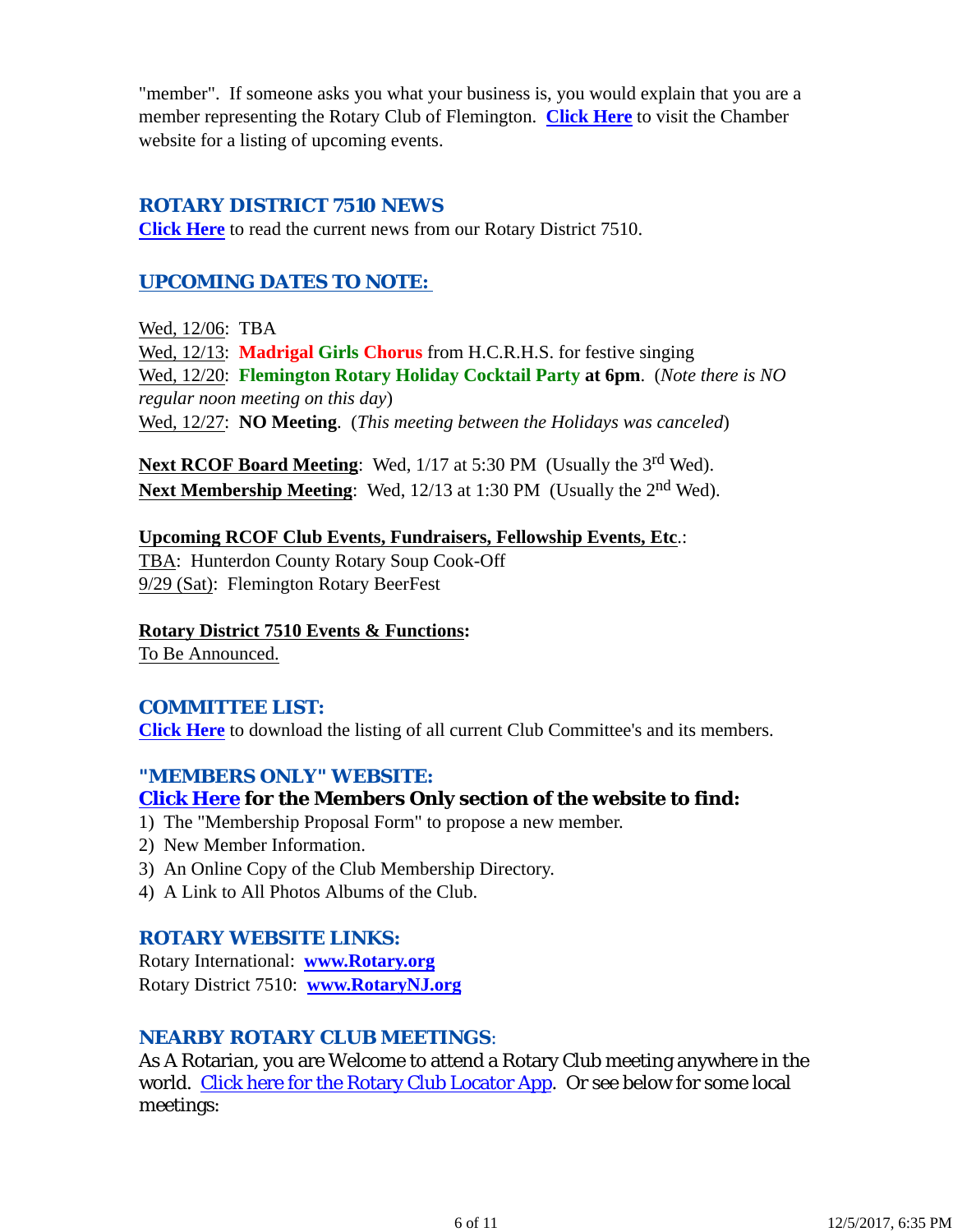### Mondays

**Lambertville/New Hope** (6:30 pm) - Lambertville Station Restaurant; 11 Bridge Street, Lambertville NJ 08530

**Piscataway** (12:15 pm) - Radisson Hotel; 21 Kingsbridge Road, Piscataway, NJ 08854

### Tuesdays

**Whitehouse** (12:15 pm) - Max's 22; 456 Route 22 West, Whitehouse Station, NJ 08889 **Princeton** (12:15 pm) - The Nassau Club; 6 Mercer Street, Princeton, NJ 08540 **Bridgewater-Bound Brook** (12:15 pm) - Arbor Glenn; 100 Monroe St, Bridgewater 08807

#### Wednesdays

**Branchburg Township** (7:30 am): Stoney Brook Grille; 1285 Route 28, North Branch, NJ 08876

**Flemington** (12:15pm): Copper Hill Country Club; 100 Copper Hill Road, Ringoes, NJ 08851

**Hillsborough Township** (6:15 pm): Pheasant's Landing; 311 Amwell Road (Rt. 514), Hillsborough, NJ 08844

### Thursdays

**Clinton Sunrise** (7:30 am): Clinton Fire Department; New Street, Clinton, NJ 08809 **Somerville/Bridgewater** (12:15 pm): Bridgewater Manor; 1251 US Highway 202/206, Bridgewater, NJ 08807

**Trenton** (12:15 pm): Freddie's Tavern; 12 Railroad Avenue, West Trenton, NJ 08628

#### Fridays

**North Hunterdon** (12:15 pm): Beaver Brook County Club; 25 County Club Drive, Annandale, NJ 08801

**Princeton Corridor** (12:15pm): Hyatt Regency; 102 Carnegie Center, Rt. 1 North, Princeton, NJ 08540

### eClub

**Rotary eClub of Hunterdon Horizon**: View website for meetings or online makeups.

# RI President's Call for Action in **2017-2018**: **"Rotary: Making a Difference" Rotary Club of Flemington - Our 94th Year**

Founded October 3, 1923 \* Charter #1529 \* District 7510

| Club President     | <b>Kim Metz</b>      |
|--------------------|----------------------|
| President-Elect    | **Open**             |
| Secretary          | <b>Kyle Fogarty</b>  |
| Treasurer, General | <b>Nik Kritharis</b> |
| Treasurer, Lunch   | Ken Skowronek        |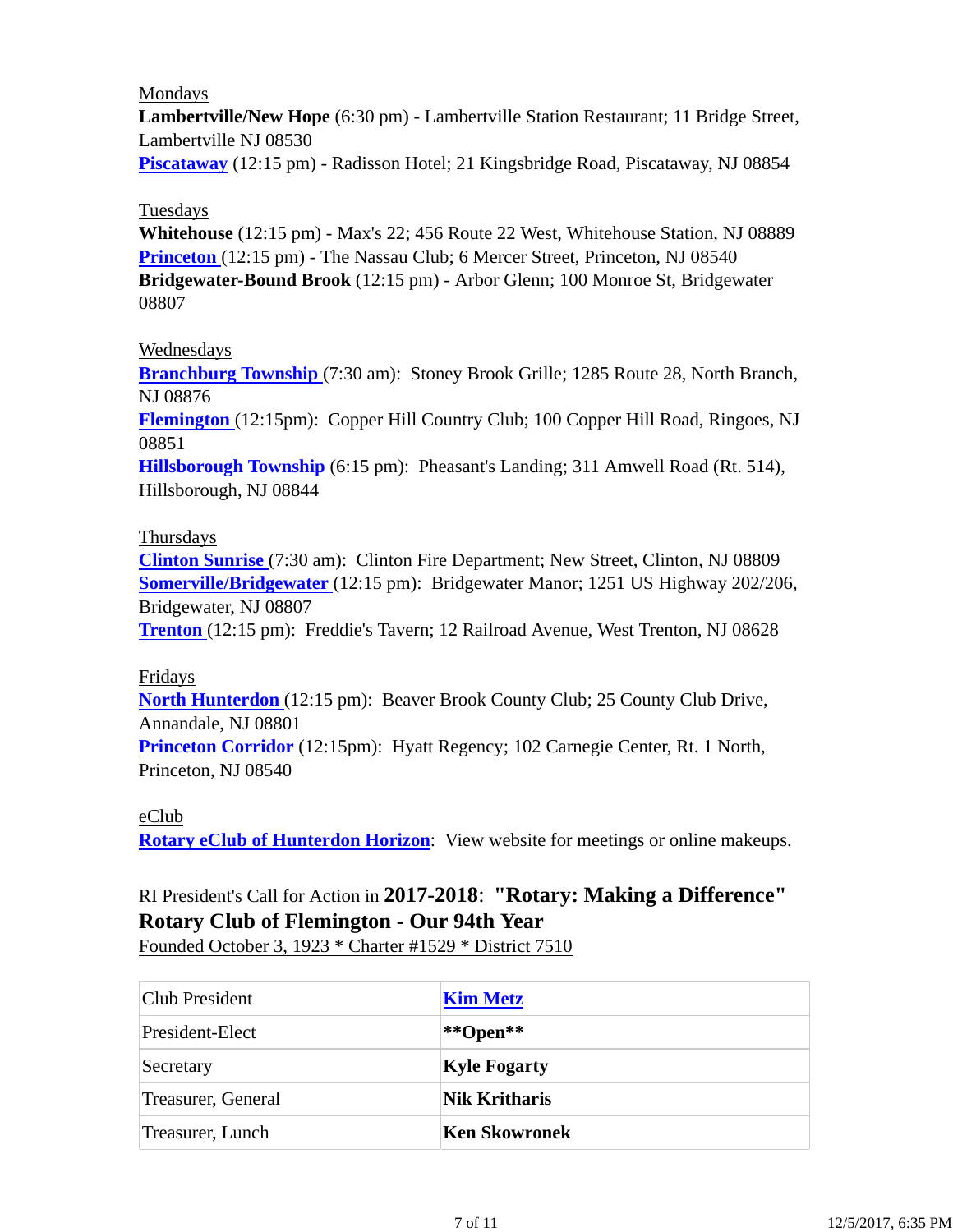| <b>Board Member</b>                      | <b>D.J. Wright</b> (immediate Past-President)          |
|------------------------------------------|--------------------------------------------------------|
| <b>Board Member</b>                      | <b>Sandy Clark</b>                                     |
| <b>Board Member</b>                      | <b>Joe Ziegler</b>                                     |
| Sergeant-at-Arms                         | Ann del Campo                                          |
| R.I. President                           | Ian H.S. Riseley (Sandringham, Victoria,<br>Australia) |
| District Governor (DG)                   | <b>Bob Zeglarski</b> (Roselle-Rosselle Park)           |
| District Governor Elect (DGE)            | <b>John Shockley</b> (Hillsborough)                    |
| District Governor Nomimee (DGN)          | <b>Ann Walko</b> (Watchung-Warren)                     |
| <b>Assistant District Governor (ADG)</b> | <b>Albert Varga</b> (Lambertville-New Hope)            |

Club Meetings: **Wednesday, 12:15 pm, Copper Hill Country Club** 100 Copper Hill Road, Ringoes 08551



**MISSION STATEMENT:** The mission of Rotary International is to assist and guide Rotarians and Rotary clubs to accomplish the Object of Rotary to ensure Rotary's continuing relevance and to help build a better world, emphasizing service activities by individuals and groups that enhance the quality of life and human dignity, encouraging high ethical standards, and creating greater understanding among all people to advance the search for peace in the world.

**THE OBJECT OF ROTARY:** The object of Rotary is to encourage and foster the ideal of service as a basis of worthy enterprise and, in particular, to encourage and foster:

**1st**: The development of acquaintance as an opportunity for service;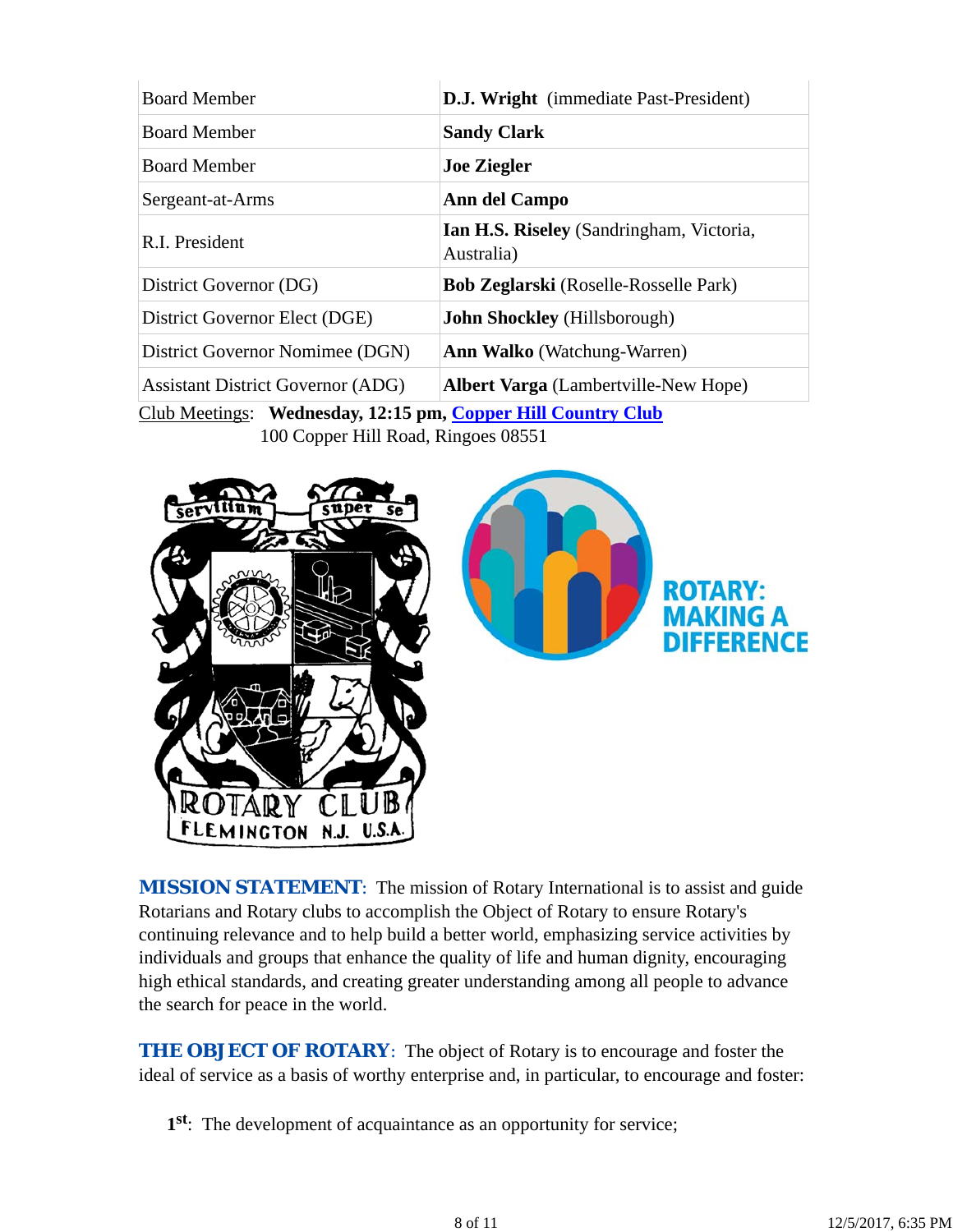**2nd**: High ethical standards in business and professions, the recognition of the worthiness of all useful occupations, and the dignifying of each Rotarian's occupation as an opportunity to serve society;

**3rd**: The application of the ideal of service in each Rotarian's personal, business and community life;

**4th**: The advancement of international understanding, goodwill, and peace through a world fellowship of business and professional persons united in the ideal of service.

### **THE 4-WAY TEST:** "Of the things we think, say or do:

**1st**: Is it the Truth?

- 2<sup>nd</sup>: Is it Fair to all concerned?
- **3rd**: Will it build goodwill and better friendships?
- **4th**: Will it be beneficial to all concerned?"

### *ROTARY's AVENUE'S OF SERVICE*:

**1)** Through **Club Service**, we have fun, build lasting friendships, and make sure that our club runs well.

**2)** Through **Vocational Service**, we volunteer our professional skills to serve others and promote integrity in everything we do.

**3)** Through **Community Service**, we address local needs and work with our community to bring lasting improvements.

**4)** Through **International Service**, we meet humanitarian needs around the globe and promote world understanding and peace.

**5)** Through **Youth Service**, we work with young people to help them become the next generation of leaders, visionaries, and peacemakers.

### **2017-2018 CLUB MEMBER ROSTER Rotary Club of Flemington, NJ** Current Number of Members: 37

| <b>Rotarian</b>                  | <b>Member Since</b> | <b>Classification</b>                    |
|----------------------------------|---------------------|------------------------------------------|
| Bohler, Herbert C. (Herb)        | 1977                | <b>Specialty Advertising</b>             |
| Boynton, Adam                    | 2016                | <b>Church / Social Services</b>          |
| Chittenden, Robert L. (Bob)      | 2003                | M.E.F.P. Consulting Engineering          |
| Clark, Arthur L. (Sandy)         | 1987                | Printing                                 |
| Davidson, James G. (Jim)         | 2002                | <b>Rubber Products</b>                   |
| del Campo, Ann                   | 2016                | Scientist & Farmer                       |
| Ferrari, Frederick J. (Fred)     | 1964                | Orthodontia                              |
| Fisher, Charles H. (Charlie)     | 1961                | <b>Funeral Services</b>                  |
| Fisher, Thomas H. (Tom)          | 2012                | <b>Property &amp; Casualty Insurance</b> |
| Fogarty, Kyle M.                 | 2017                | <b>Financial Advisor</b>                 |
| Harrison, Jeffrey (Jeff)         | 1996                | Psychotherapy                            |
| <b>Hyatt, Frederic D. (Fred)</b> | 2017                | <b>Retired - Aerospace</b>               |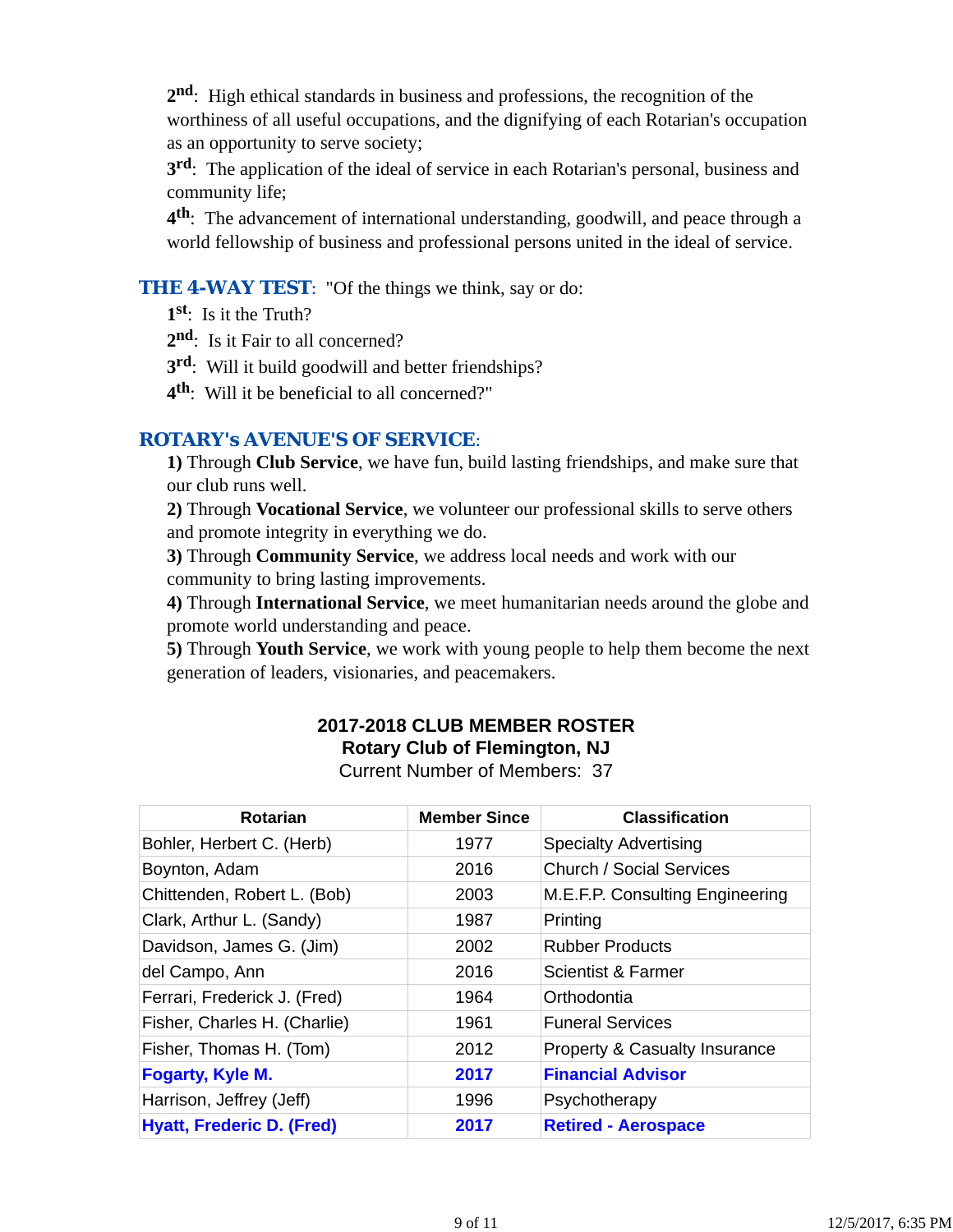| Kamnitsis, Christopher P. (Chris) | 2001 | <b>Financial Planning</b>         |
|-----------------------------------|------|-----------------------------------|
| Kritharis, Nikolaos (Nik)         | 2016 | Dentistry                         |
| Liebross, Ira                     | 1997 | <b>Family Medicine</b>            |
| Loew, Darren                      | 2002 | <b>Orthodontics</b>               |
| Martin, Teresa (Terry)            | 1993 | Solid Waste/Recycling             |
| Mazujian, Harry                   | 2004 | Clergy                            |
| McWilliams, Nancy                 | 1992 | Psychotherapy                     |
| Metz, Kim                         | 2007 | <b>Technical Education</b>        |
| Muller, George D.                 | 1964 | <b>Cut Glass Manufacturing</b>    |
| Newland, Robert D. (Bob)          | 1998 | Insurance                         |
| Ownes, Terry M.                   | 1987 | <b>Floor Covering</b>             |
| Phelan, Christopher J. (Chris)    | 2009 | <b>Chamber Of Commerce</b>        |
| Randolph, R. Wayne                | 1982 | <b>Veterinary Medicine</b>        |
| Ruberto, Johanna S.               | 2016 | <b>High School Administration</b> |
| Schaible, R. Michael (Mick)       | 1998 | <b>Appraisal Services</b>         |
| Skowronek, Kenneth J. (Ken)       | 1994 | <b>Family Law</b>                 |
| Sollner, Richard F. (Dick)        | 1962 | Air Transportation                |
| Stothoff, Richard H. (Dick)       | 1966 | <b>Sanitary Engineering</b>       |
| Widico, Karen A.                  | 1997 | <b>Public Health Services</b>     |
| Williams, Gwen                    | 1991 | Purchasing/Manufacturing          |
| Wise, Robert (Bob)                | 1992 | <b>Hospital Administration</b>    |
| Woske, Harry                      | 1977 | Cardiology                        |
| Wright, Daniel J. (D.J.)          | 2003 | <b>Funeral Services</b>           |
| Ziegler, Joseph E. (Joe)          | 1988 | <b>Investment Advisor</b>         |
| Zullo, John J. (Johnnie)          | 1987 | <b>Chemical Engineering</b>       |

Yours in Rotary Service, Bob Chittenden

**Rotary Club of Fleminton, NJ** PO Box 751 - Flemington, NJ 08822 www.FlemingtonRotaryNJ.org

Providing "Service Above Self" Since 1923



Rotary Club of Flemington, NJ, USA, PO Box 751, Flemington, NJ 08822

SafeUnsubscribe™ {recipient's email} Forward this email | Update Profile | About our service provider Sent by bchittenden@jarengineering.com in collaboration with